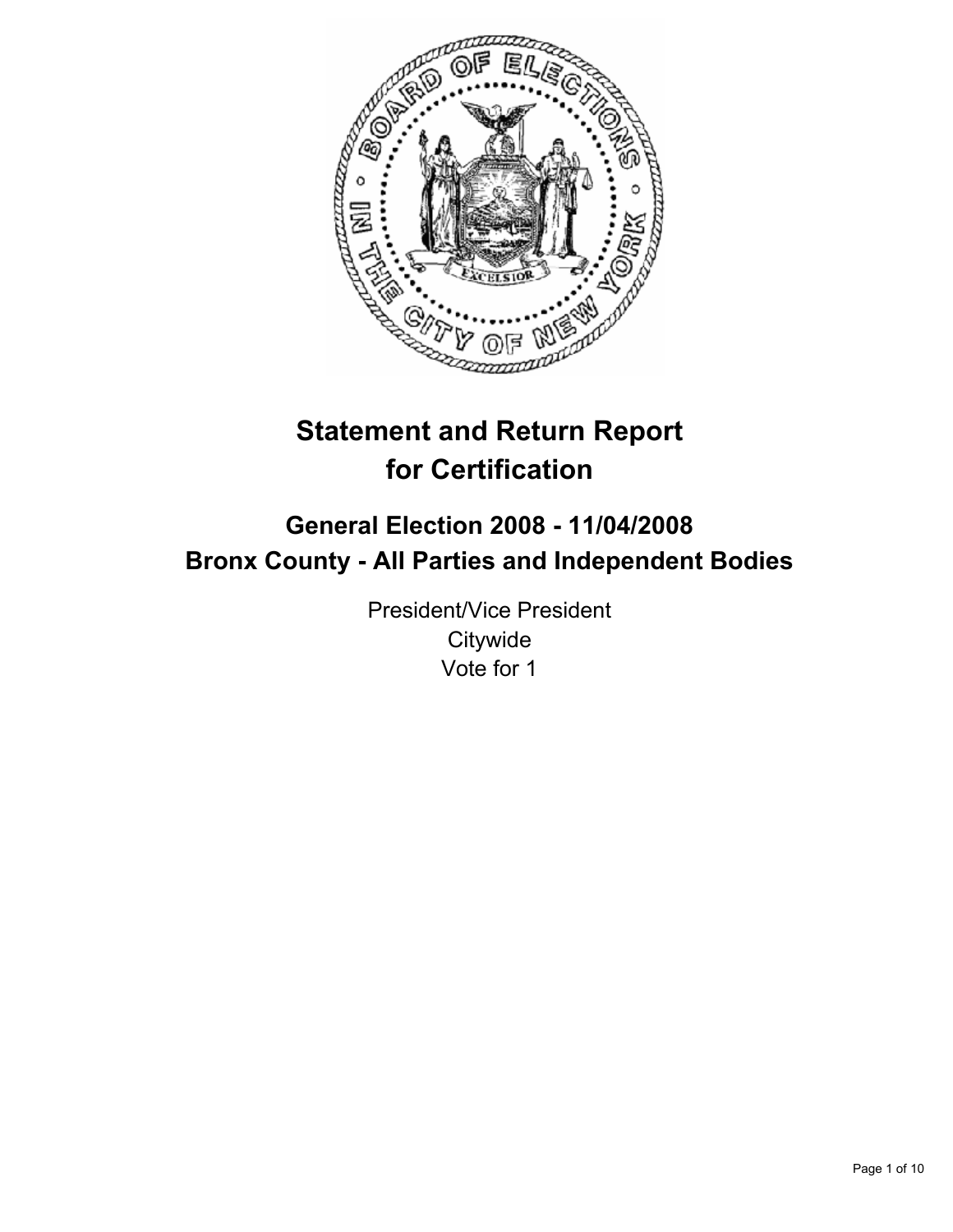

| <b>PUBLIC COUNTER</b>                                    | 34,121 |
|----------------------------------------------------------|--------|
| <b>EMERGENCY</b>                                         | 1,139  |
| ABSENTEE/MILITARY                                        | 570    |
| <b>FEDERAL</b>                                           | 87     |
| <b>SPECIAL PRESIDENTIAL</b>                              | 0      |
| <b>AFFIDAVIT</b>                                         | 1,908  |
| <b>Total Ballots</b>                                     | 37,825 |
| BARACK OBAMA / JOE BIDEN (DEMOCRATIC)                    | 33,644 |
| JOHN MCCAIN / SARAH PALIN (REPUBLICAN)                   | 2,634  |
| JOHN MCCAIN / SARAH PALIN (INDEPENDENCE)                 | 118    |
| JOHN MCCAIN / SARAH PALIN (CONSERVATIVE)                 | 138    |
| BARACK OBAMA / JOE BIDEN (WORKING FAMILIES)              | 734    |
| ROGER CALERO / ALYSON KENNEDY (SOCIALIST WORKERS)        | 18     |
| GLORIA LA RIVA / EUGENE PURYEAR (SOCIALISM & LIBERATION) | 12     |
| CYNTHIA MCKINNEY / ROSA CLEMENTE (GREEN)                 | 41     |
| BOB BARR / WAYNE A ROOT (LIBERTARIAN)                    | 24     |
| RALPH NADER / MATT GONZALEZ (POPULIST)                   | 45     |
| HILLARY CLINTON (WRITE-IN)                               | 3      |
| <b>Total Votes</b>                                       | 37,411 |
| Unrecorded                                               | 414    |

| <b>PUBLIC COUNTER</b>                                    | 29,297 |
|----------------------------------------------------------|--------|
| <b>EMERGENCY</b>                                         | 555    |
| ABSENTEE/MILITARY                                        | 552    |
| <b>FEDERAL</b>                                           | 78     |
| <b>SPECIAL PRESIDENTIAL</b>                              | 0      |
| <b>AFFIDAVIT</b>                                         | 1,998  |
| <b>Total Ballots</b>                                     | 32,480 |
| BARACK OBAMA / JOE BIDEN (DEMOCRATIC)                    | 30,549 |
| JOHN MCCAIN / SARAH PALIN (REPUBLICAN)                   | 1,070  |
| JOHN MCCAIN / SARAH PALIN (INDEPENDENCE)                 | 57     |
| JOHN MCCAIN / SARAH PALIN (CONSERVATIVE)                 | 43     |
| BARACK OBAMA / JOE BIDEN (WORKING FAMILIES)              | 579    |
| ROGER CALERO / ALYSON KENNEDY (SOCIALIST WORKERS)        | 13     |
| GLORIA LA RIVA / EUGENE PURYEAR (SOCIALISM & LIBERATION) | 11     |
| CYNTHIA MCKINNEY / ROSA CLEMENTE (GREEN)                 | 27     |
| BOB BARR / WAYNE A ROOT (LIBERTARIAN)                    | 6      |
| RALPH NADER / MATT GONZALEZ (POPULIST)                   | 13     |
| CHUCK BALDWIN/DARRELL CASTLE (WRITE-IN)                  | 1      |
| ROGEV CALEVO (WRITE-IN)                                  | 1      |
| <b>Total Votes</b>                                       | 32,370 |
| Unrecorded                                               | 110    |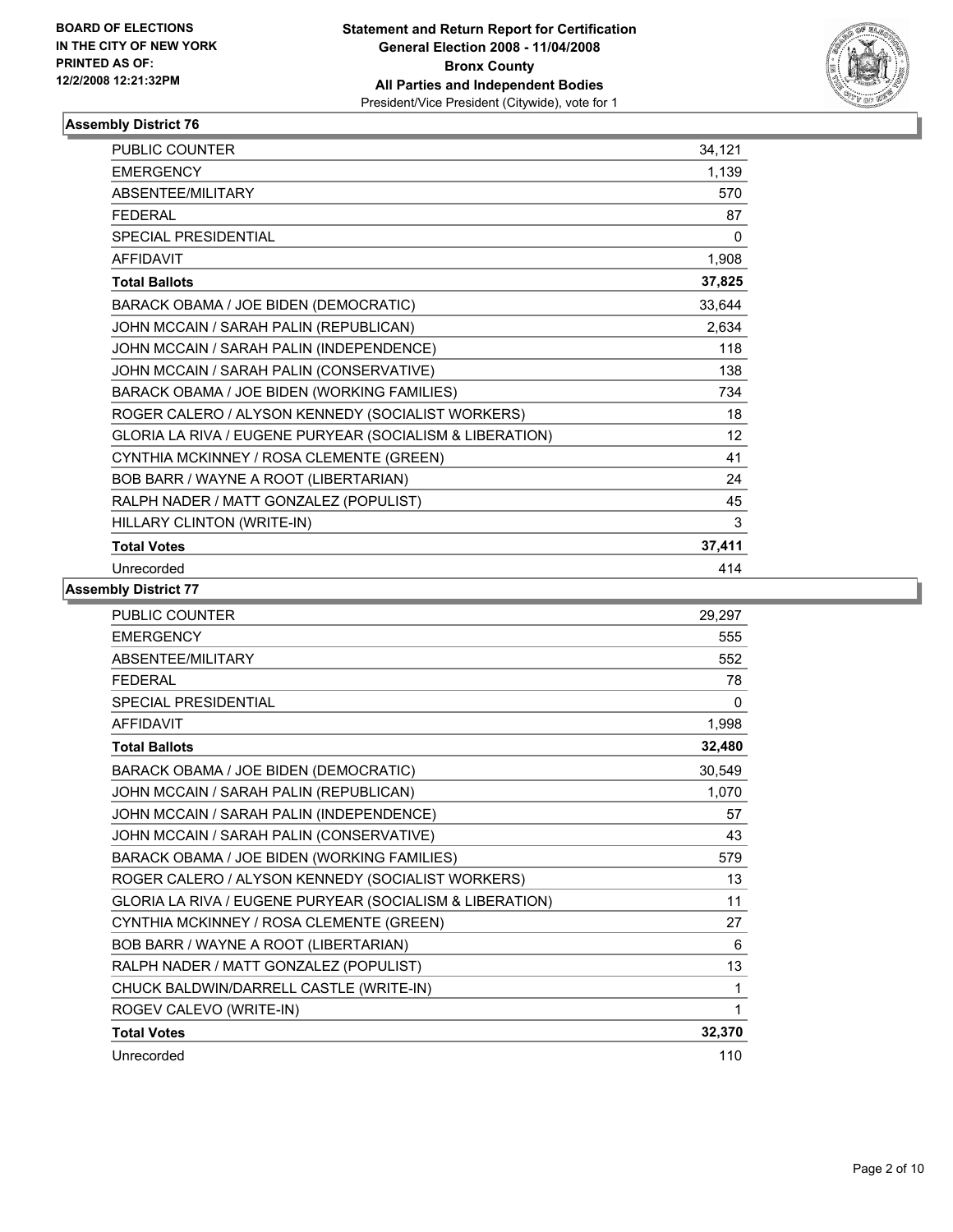

| <b>PUBLIC COUNTER</b><br>24,852                                |  |
|----------------------------------------------------------------|--|
| <b>EMERGENCY</b><br>123                                        |  |
| ABSENTEE/MILITARY<br>512                                       |  |
| <b>FEDERAL</b><br>121                                          |  |
| <b>SPECIAL PRESIDENTIAL</b><br>$\mathbf 0$                     |  |
| <b>AFFIDAVIT</b><br>1,678                                      |  |
| 27,286<br><b>Total Ballots</b>                                 |  |
| 23,932<br>BARACK OBAMA / JOE BIDEN (DEMOCRATIC)                |  |
| JOHN MCCAIN / SARAH PALIN (REPUBLICAN)<br>2,172                |  |
| JOHN MCCAIN / SARAH PALIN (INDEPENDENCE)<br>151                |  |
| JOHN MCCAIN / SARAH PALIN (CONSERVATIVE)<br>112                |  |
| BARACK OBAMA / JOE BIDEN (WORKING FAMILIES)<br>512             |  |
| ROGER CALERO / ALYSON KENNEDY (SOCIALIST WORKERS)<br>10        |  |
| GLORIA LA RIVA / EUGENE PURYEAR (SOCIALISM & LIBERATION)<br>13 |  |
| CYNTHIA MCKINNEY / ROSA CLEMENTE (GREEN)<br>34                 |  |
| BOB BARR / WAYNE A ROOT (LIBERTARIAN)<br>10                    |  |
| RALPH NADER / MATT GONZALEZ (POPULIST)<br>27                   |  |
| CHUCK BALDWIN (OFFICIAL WRITE-IN)<br>1                         |  |
| AL GORE/RALPH NADER (WRITE-IN)<br>1                            |  |
| CARLOS FELICIANO (WRITE-IN)<br>1                               |  |
| HILLARY CLINTON (WRITE-IN)<br>1                                |  |
| RON PAUL (WRITE-IN)<br>1                                       |  |
| 26,978<br><b>Total Votes</b>                                   |  |
| Unrecorded<br>308                                              |  |

| 34,618 |
|--------|
| 171    |
| 521    |
| 75     |
| 0      |
| 2,047  |
| 37,432 |
| 34,730 |
| 1,274  |
| 79     |
| 64     |
| 777    |
| 8      |
| 6      |
| 20     |
| 8      |
| 23     |
| 36,989 |
| 443    |
|        |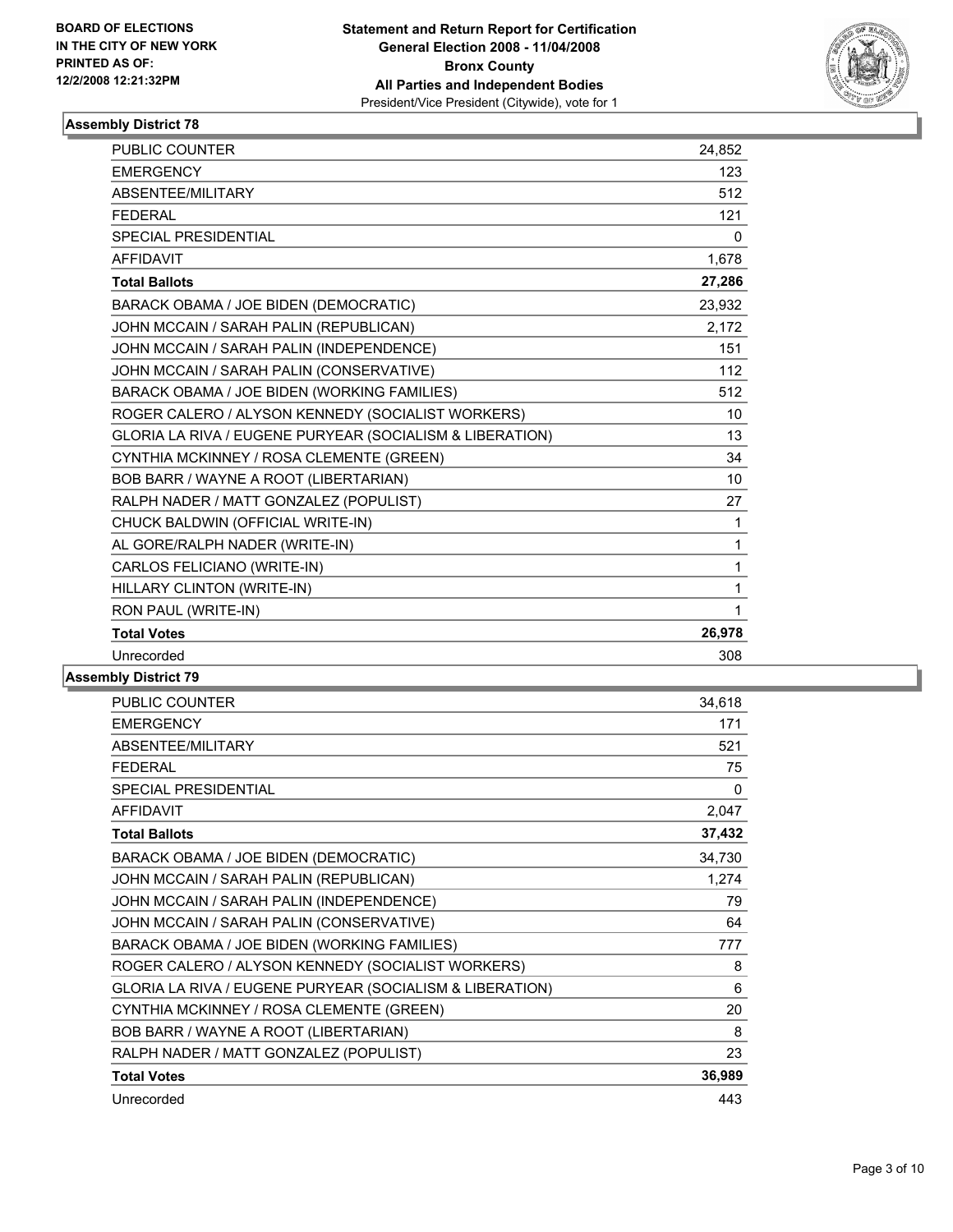

| <b>PUBLIC COUNTER</b>                                    | 30,969         |
|----------------------------------------------------------|----------------|
| <b>EMERGENCY</b>                                         | 329            |
| ABSENTEE/MILITARY                                        | 822            |
| <b>FEDERAL</b>                                           | 158            |
| SPECIAL PRESIDENTIAL                                     | 0              |
| <b>AFFIDAVIT</b>                                         | 1,668          |
| <b>Total Ballots</b>                                     | 33,946         |
| BARACK OBAMA / JOE BIDEN (DEMOCRATIC)                    | 25,167         |
| JOHN MCCAIN / SARAH PALIN (REPUBLICAN)                   | 6,893          |
| JOHN MCCAIN / SARAH PALIN (INDEPENDENCE)                 | 393            |
| JOHN MCCAIN / SARAH PALIN (CONSERVATIVE)                 | 443            |
| BARACK OBAMA / JOE BIDEN (WORKING FAMILIES)              | 683            |
| ROGER CALERO / ALYSON KENNEDY (SOCIALIST WORKERS)        | 11             |
| GLORIA LA RIVA / EUGENE PURYEAR (SOCIALISM & LIBERATION) | 16             |
| CYNTHIA MCKINNEY / ROSA CLEMENTE (GREEN)                 | 56             |
| BOB BARR / WAYNE A ROOT (LIBERTARIAN)                    | 24             |
| RALPH NADER / MATT GONZALEZ (POPULIST)                   | 70             |
| HILLARY CLINTON (WRITE-IN)                               | $\overline{2}$ |
| <b>Total Votes</b>                                       | 33,758         |
| Unrecorded                                               | 188            |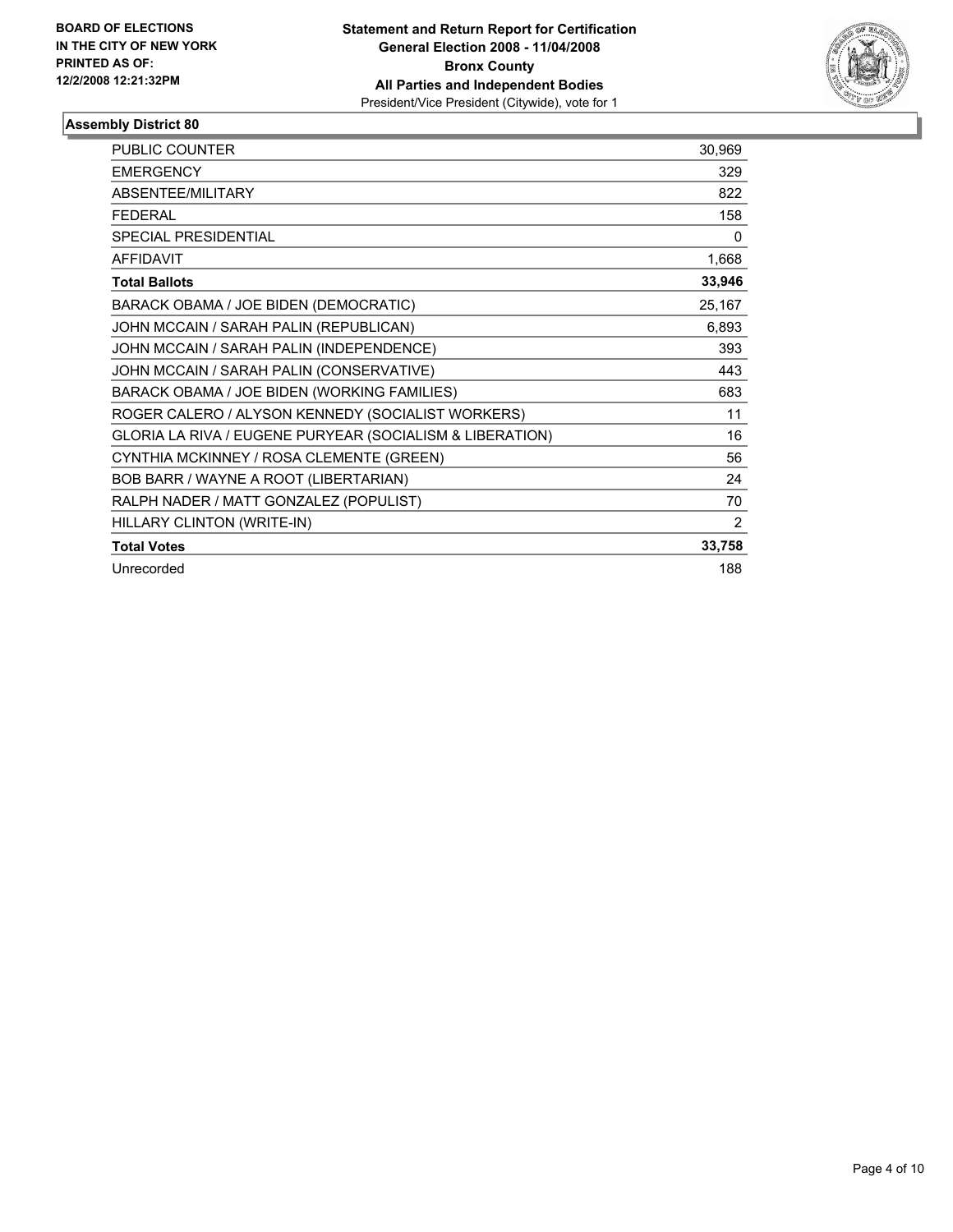

| <b>PUBLIC COUNTER</b>                                    | 36,584         |
|----------------------------------------------------------|----------------|
| <b>EMERGENCY</b>                                         | 985            |
| ABSENTEE/MILITARY                                        | 1,497          |
| <b>FEDERAL</b>                                           | 458            |
| <b>SPECIAL PRESIDENTIAL</b>                              | $\mathbf{0}$   |
| <b>AFFIDAVIT</b>                                         | 1,620          |
| <b>Total Ballots</b>                                     | 41,144         |
| BARACK OBAMA / JOE BIDEN (DEMOCRATIC)                    | 30.540         |
| JOHN MCCAIN / SARAH PALIN (REPUBLICAN)                   | 7,785          |
| JOHN MCCAIN / SARAH PALIN (INDEPENDENCE)                 | 523            |
| JOHN MCCAIN / SARAH PALIN (CONSERVATIVE)                 | 516            |
| BARACK OBAMA / JOE BIDEN (WORKING FAMILIES)              | 951            |
| ROGER CALERO / ALYSON KENNEDY (SOCIALIST WORKERS)        | 26             |
| GLORIA LA RIVA / EUGENE PURYEAR (SOCIALISM & LIBERATION) | 10             |
| CYNTHIA MCKINNEY / ROSA CLEMENTE (GREEN)                 | 87             |
| BOB BARR / WAYNE A ROOT (LIBERTARIAN)                    | 64             |
| RALPH NADER / MATT GONZALEZ (POPULIST)                   | 108            |
| ALAN KEYS (WRITE-IN)                                     | 1              |
| <b>COLIN POWELL (WRITE-IN)</b>                           | 1              |
| HILLARY CLINTON (WRITE-IN)                               | 3              |
| MICHAEL BLOOMBERG (WRITE-IN)                             | 1              |
| MURRAY CHEITEL (WRITE-IN)                                | 1              |
| PHYLLIS CHEITEL (WRITE-IN)                               | 1              |
| RON PAUL (WRITE-IN)                                      | $\overline{2}$ |
| <b>Total Votes</b>                                       | 40,620         |
| Unrecorded                                               | 524            |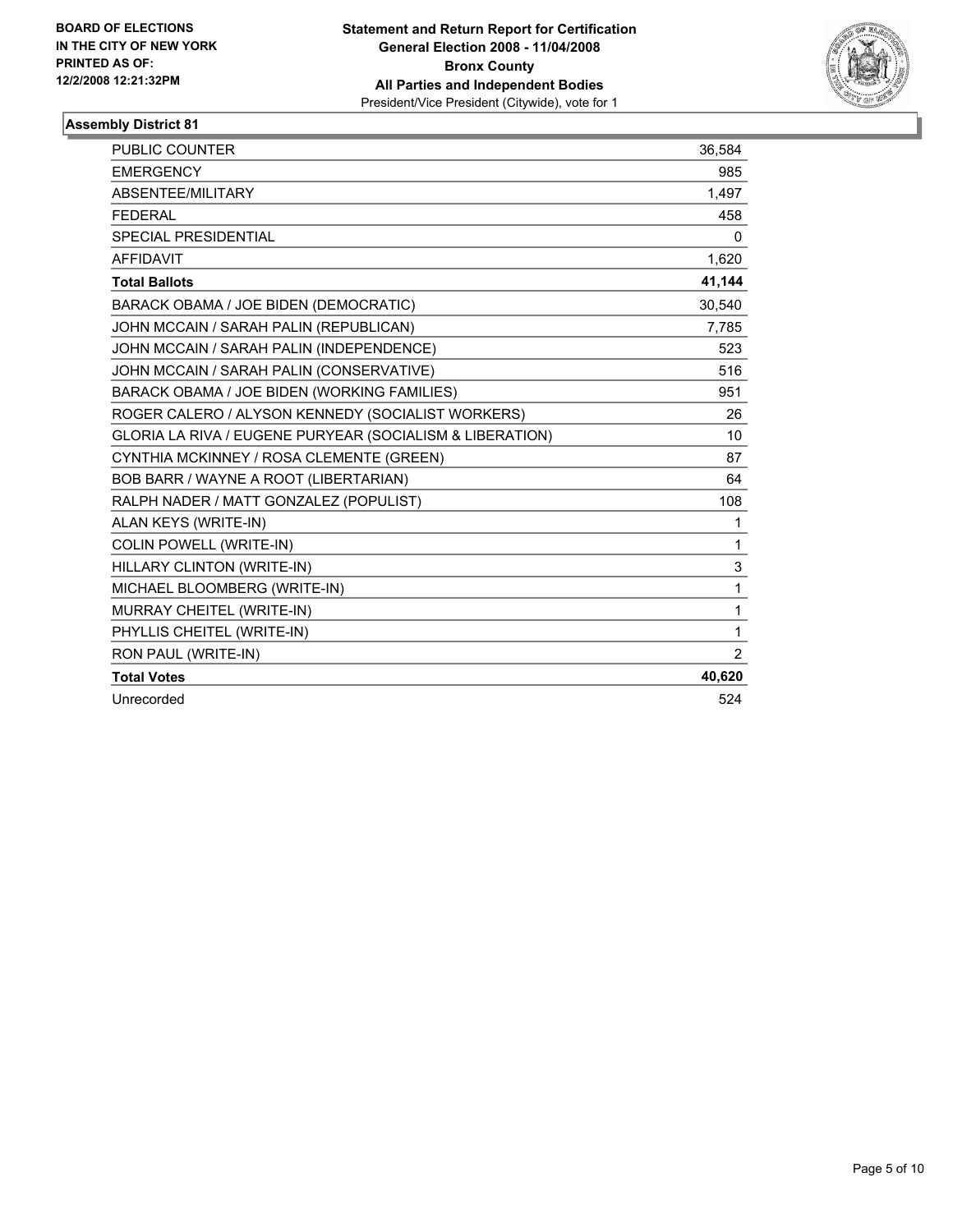

| PUBLIC COUNTER                                           | 41,822 |
|----------------------------------------------------------|--------|
| <b>EMERGENCY</b>                                         | 435    |
| ABSENTEE/MILITARY                                        | 1,289  |
| <b>FEDERAL</b>                                           | 145    |
| <b>SPECIAL PRESIDENTIAL</b>                              | 0      |
| <b>AFFIDAVIT</b>                                         | 1,489  |
| <b>Total Ballots</b>                                     | 45,180 |
| BARACK OBAMA / JOE BIDEN (DEMOCRATIC)                    | 32,454 |
| JOHN MCCAIN / SARAH PALIN (REPUBLICAN)                   | 9,910  |
| JOHN MCCAIN / SARAH PALIN (INDEPENDENCE)                 | 534    |
| JOHN MCCAIN / SARAH PALIN (CONSERVATIVE)                 | 723    |
| BARACK OBAMA / JOE BIDEN (WORKING FAMILIES)              | 881    |
| ROGER CALERO / ALYSON KENNEDY (SOCIALIST WORKERS)        | 9      |
| GLORIA LA RIVA / EUGENE PURYEAR (SOCIALISM & LIBERATION) | 8      |
| CYNTHIA MCKINNEY / ROSA CLEMENTE (GREEN)                 | 60     |
| BOB BARR / WAYNE A ROOT (LIBERTARIAN)                    | 35     |
| RALPH NADER / MATT GONZALEZ (POPULIST)                   | 119    |
| BRIAN MOORE (OFFICIAL WRITE-IN)                          | 1      |
| CHUCK BALDWIN (OFFICIAL WRITE-IN)                        | 1      |
| HILLARY CLINTON (WRITE-IN)                               | 4      |
| <b>JESUS CHRIST (WRITE-IN)</b>                           | 1      |
| MARY ELLIN STEPHENS (WRITE-IN)                           | 1      |
| RALPH NADEA (WRITE-IN)                                   | 1      |
| ROBERT C. PETERSON JR. (WRITE-IN)                        | 1      |
| ROBERT CASEY (WRITE-IN)                                  | 1      |
| RON PAUL (WRITE-IN)                                      | 4      |
| RUDOLF GIULIANI (WRITE-IN)                               | 1      |
| <b>Total Votes</b>                                       | 44,749 |
| Unrecorded                                               | 431    |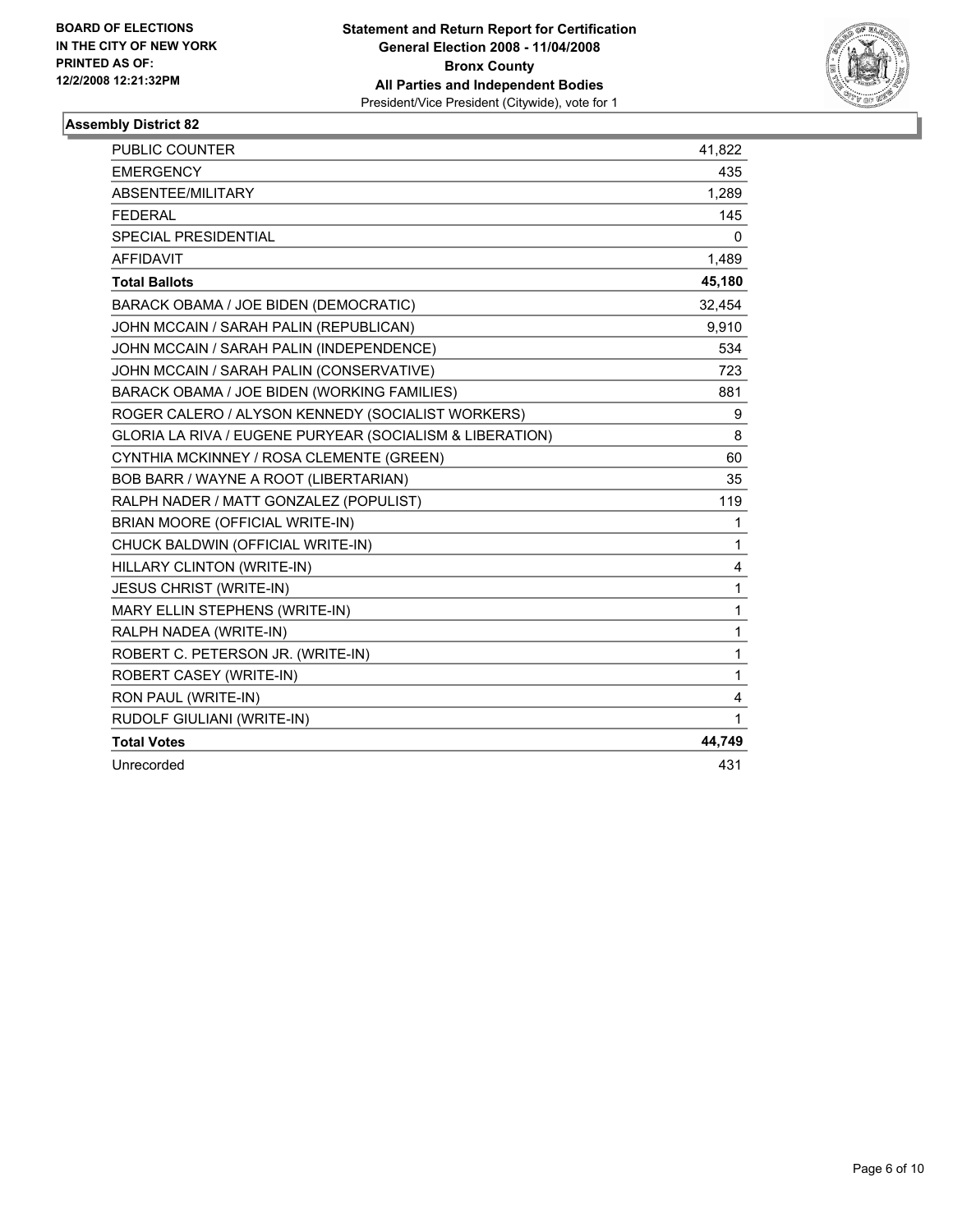

| <b>PUBLIC COUNTER</b>                                    | 35,690 |
|----------------------------------------------------------|--------|
| <b>EMERGENCY</b>                                         | 375    |
| ABSENTEE/MILITARY                                        | 890    |
| <b>FEDERAL</b>                                           | 99     |
| <b>SPECIAL PRESIDENTIAL</b>                              | 0      |
| <b>AFFIDAVIT</b>                                         | 1,677  |
| <b>Total Ballots</b>                                     | 38,731 |
| BARACK OBAMA / JOE BIDEN (DEMOCRATIC)                    | 36,507 |
| JOHN MCCAIN / SARAH PALIN (REPUBLICAN)                   | 1,168  |
| JOHN MCCAIN / SARAH PALIN (INDEPENDENCE)                 | 61     |
| JOHN MCCAIN / SARAH PALIN (CONSERVATIVE)                 | 60     |
| BARACK OBAMA / JOE BIDEN (WORKING FAMILIES)              | 533    |
| ROGER CALERO / ALYSON KENNEDY (SOCIALIST WORKERS)        | 3      |
| GLORIA LA RIVA / EUGENE PURYEAR (SOCIALISM & LIBERATION) | 5      |
| CYNTHIA MCKINNEY / ROSA CLEMENTE (GREEN)                 | 25     |
| BOB BARR / WAYNE A ROOT (LIBERTARIAN)                    | 15     |
| RALPH NADER / MATT GONZALEZ (POPULIST)                   | 12     |
| BILL CLINTON (WRITE-IN)                                  |        |
| <b>Total Votes</b>                                       | 38,390 |
| Unrecorded                                               | 341    |

| <b>PUBLIC COUNTER</b>                                    | 30,754 |
|----------------------------------------------------------|--------|
| <b>EMERGENCY</b>                                         | 188    |
| <b>ABSENTEE/MILITARY</b>                                 | 310    |
| <b>FEDERAL</b>                                           | 73     |
| SPECIAL PRESIDENTIAL                                     | 0      |
| <b>AFFIDAVIT</b>                                         | 1,762  |
| <b>Total Ballots</b>                                     | 33,087 |
| BARACK OBAMA / JOE BIDEN (DEMOCRATIC)                    | 30,189 |
| JOHN MCCAIN / SARAH PALIN (REPUBLICAN)                   | 1,527  |
| JOHN MCCAIN / SARAH PALIN (INDEPENDENCE)                 | 85     |
| JOHN MCCAIN / SARAH PALIN (CONSERVATIVE)                 | 87     |
| BARACK OBAMA / JOE BIDEN (WORKING FAMILIES)              | 668    |
| ROGER CALERO / ALYSON KENNEDY (SOCIALIST WORKERS)        | 11     |
| GLORIA LA RIVA / EUGENE PURYEAR (SOCIALISM & LIBERATION) | 11     |
| CYNTHIA MCKINNEY / ROSA CLEMENTE (GREEN)                 | 33     |
| BOB BARR / WAYNE A ROOT (LIBERTARIAN)                    | 11     |
| RALPH NADER / MATT GONZALEZ (POPULIST)                   | 21     |
| DENNIS KUCINICH (WRITE-IN)                               |        |
| <b>Total Votes</b>                                       | 32,644 |
| Unrecorded                                               | 443    |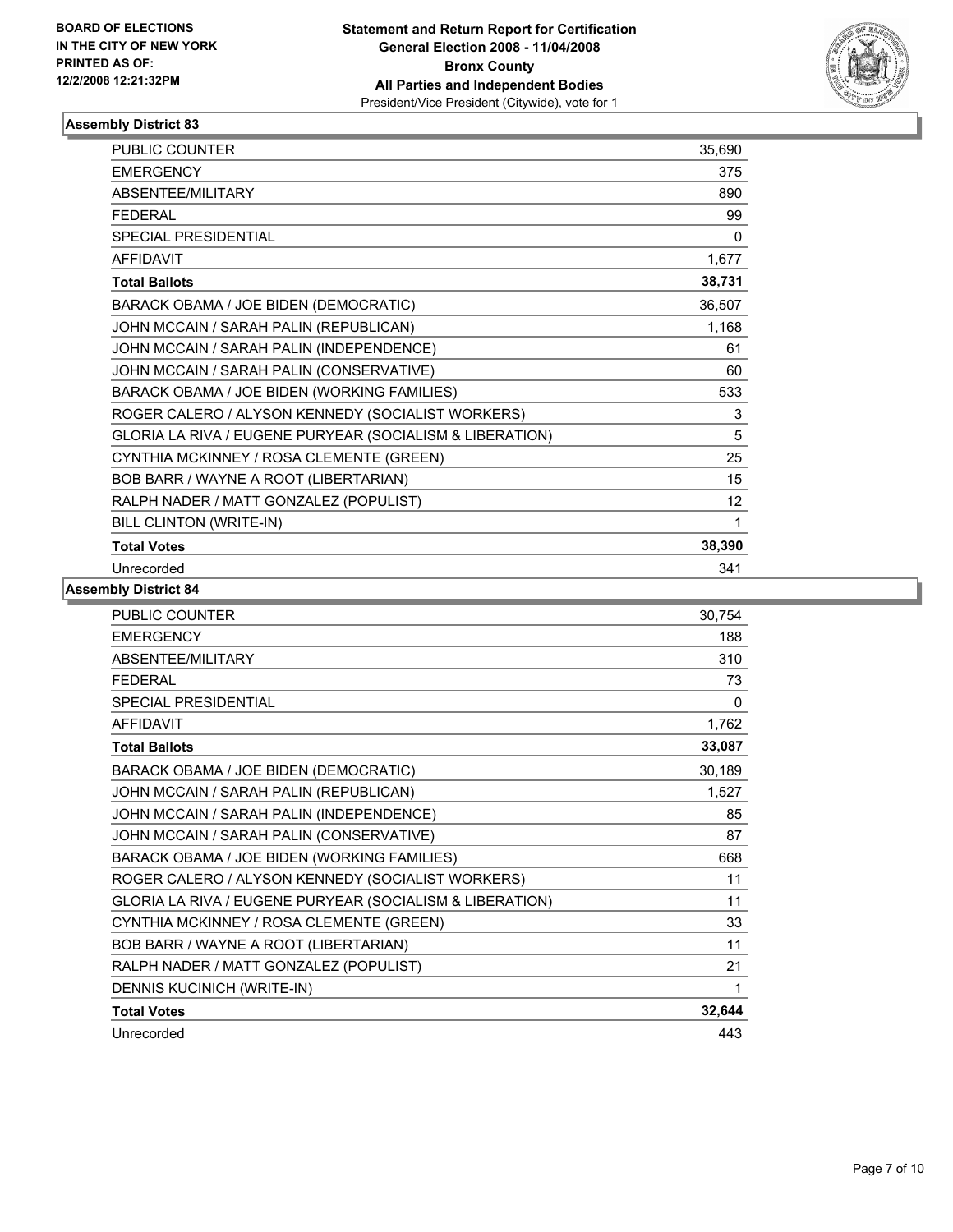

| <b>PUBLIC COUNTER</b>                                    | 29,223 |  |
|----------------------------------------------------------|--------|--|
| <b>EMERGENCY</b>                                         | 124    |  |
| ABSENTEE/MILITARY                                        | 420    |  |
| <b>FFDFRAL</b>                                           | 66     |  |
| <b>SPECIAL PRESIDENTIAL</b>                              | 0      |  |
| <b>AFFIDAVIT</b>                                         | 1,800  |  |
| <b>Total Ballots</b>                                     | 31,633 |  |
| BARACK OBAMA / JOE BIDEN (DEMOCRATIC)                    | 28,612 |  |
| JOHN MCCAIN / SARAH PALIN (REPUBLICAN)                   | 1,600  |  |
| JOHN MCCAIN / SARAH PALIN (INDEPENDENCE)                 | 94     |  |
| JOHN MCCAIN / SARAH PALIN (CONSERVATIVE)                 | 73     |  |
| BARACK OBAMA / JOE BIDEN (WORKING FAMILIES)              | 616    |  |
| ROGER CALERO / ALYSON KENNEDY (SOCIALIST WORKERS)        | 11     |  |
| GLORIA LA RIVA / EUGENE PURYEAR (SOCIALISM & LIBERATION) | 8      |  |
| CYNTHIA MCKINNEY / ROSA CLEMENTE (GREEN)                 | 23     |  |
| BOB BARR / WAYNE A ROOT (LIBERTARIAN)                    | 6      |  |
| RALPH NADER / MATT GONZALEZ (POPULIST)                   | 17     |  |
| LANAKILA WASHINGTON (OFFICIAL WRITE-IN)                  | 1      |  |
| RON PAUL (WRITE-IN)                                      | 1      |  |
| <b>Total Votes</b>                                       | 31,062 |  |
| Unrecorded                                               | 571    |  |

| <b>PUBLIC COUNTER</b>                                    | 24,384 |
|----------------------------------------------------------|--------|
| <b>EMERGENCY</b>                                         | 252    |
| ABSENTEE/MILITARY                                        | 342    |
| <b>FEDERAL</b>                                           | 69     |
| <b>SPECIAL PRESIDENTIAL</b>                              | 0      |
| <b>AFFIDAVIT</b>                                         | 1,606  |
| <b>Total Ballots</b>                                     | 26,653 |
| BARACK OBAMA / JOE BIDEN (DEMOCRATIC)                    | 24,551 |
| JOHN MCCAIN / SARAH PALIN (REPUBLICAN)                   | 1,166  |
| JOHN MCCAIN / SARAH PALIN (INDEPENDENCE)                 | 63     |
| JOHN MCCAIN / SARAH PALIN (CONSERVATIVE)                 | 67     |
| BARACK OBAMA / JOE BIDEN (WORKING FAMILIES)              | 452    |
| ROGER CALERO / ALYSON KENNEDY (SOCIALIST WORKERS)        | 4      |
| GLORIA LA RIVA / EUGENE PURYEAR (SOCIALISM & LIBERATION) | 3      |
| CYNTHIA MCKINNEY / ROSA CLEMENTE (GREEN)                 | 19     |
| BOB BARR / WAYNE A ROOT (LIBERTARIAN)                    | 6      |
| RALPH NADER / MATT GONZALEZ (POPULIST)                   | 20     |
| <b>Total Votes</b>                                       | 26,351 |
| Unrecorded                                               | 302    |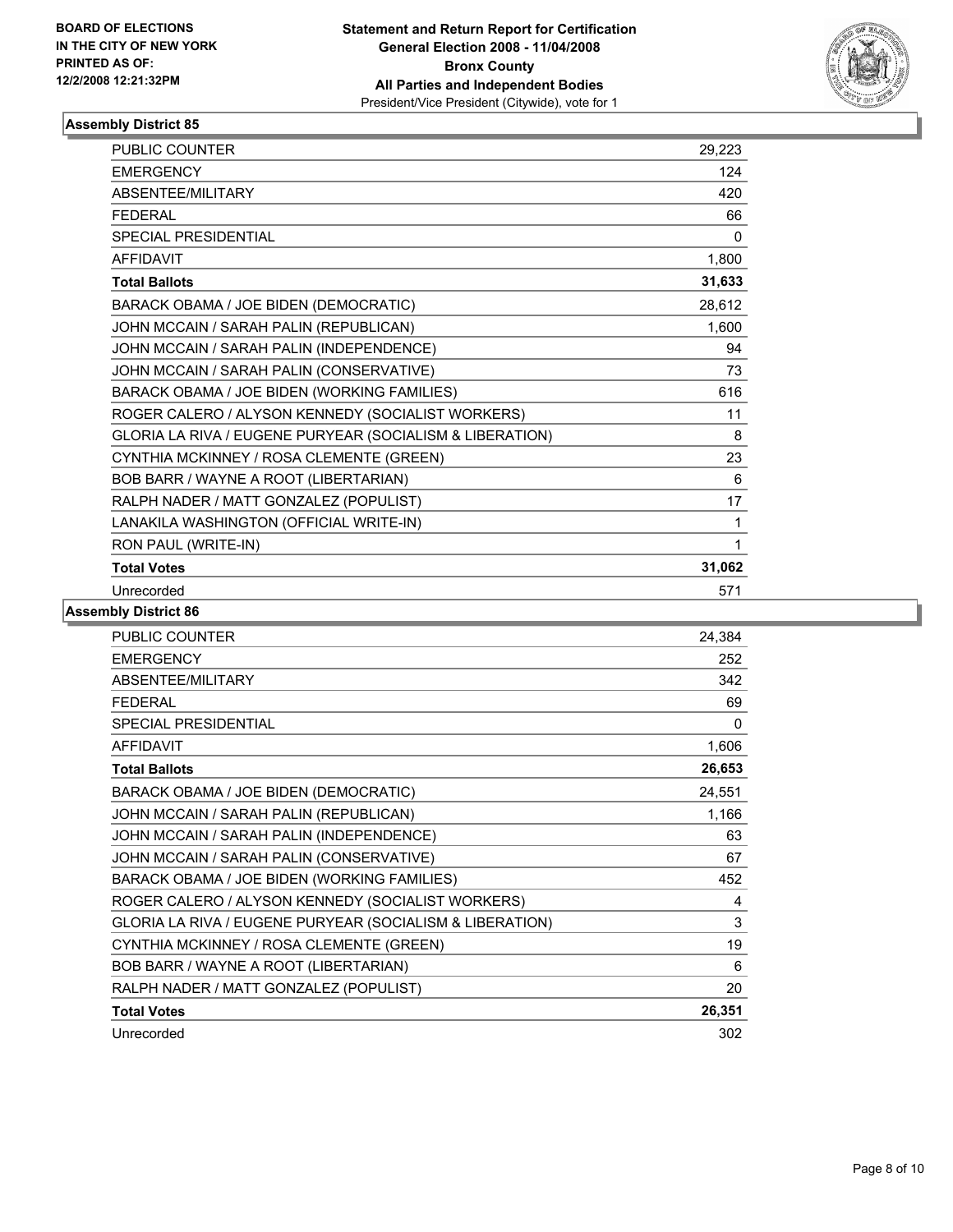

### **Total for President/Vice President (Citywide) - Bronx County**

| <b>PUBLIC COUNTER</b>                                    | 352,314 |
|----------------------------------------------------------|---------|
| <b>EMERGENCY</b>                                         | 4,676   |
| ABSENTEE/MILITARY                                        | 7,725   |
| <b>FEDERAL</b>                                           | 1,429   |
| SPECIAL PRESIDENTIAL                                     | 0       |
| <b>AFFIDAVIT</b>                                         | 19,253  |
| <b>Total Ballots</b>                                     | 385,397 |
| BARACK OBAMA / JOE BIDEN (DEMOCRATIC)                    | 330,875 |
| JOHN MCCAIN / SARAH PALIN (REPUBLICAN)                   | 37,199  |
| JOHN MCCAIN / SARAH PALIN (INDEPENDENCE)                 | 2,158   |
| JOHN MCCAIN / SARAH PALIN (CONSERVATIVE)                 | 2,326   |
| BARACK OBAMA / JOE BIDEN (WORKING FAMILIES)              | 7,386   |
| ROGER CALERO / ALYSON KENNEDY (SOCIALIST WORKERS)        | 124     |
| GLORIA LA RIVA / EUGENE PURYEAR (SOCIALISM & LIBERATION) | 103     |
| CYNTHIA MCKINNEY / ROSA CLEMENTE (GREEN)                 | 425     |
| BOB BARR / WAYNE A ROOT (LIBERTARIAN)                    | 209     |
| RALPH NADER / MATT GONZALEZ (POPULIST)                   | 475     |
| BRIAN MOORE (OFFICIAL WRITE-IN)                          | 1       |
| CHUCK BALDWIN (OFFICIAL WRITE-IN)                        | 2       |
| LANAKILA WASHINGTON (OFFICIAL WRITE-IN)                  | 1       |
| AL GORE/RALPH NADER (WRITE-IN)                           | 1       |
| ALAN KEYS (WRITE-IN)                                     | 1       |
| BILL CLINTON (WRITE-IN)                                  | 1       |
| CARLOS FELICIANO (WRITE-IN)                              | 1       |
| CHUCK BALDWIN/DARRELL CASTLE (WRITE-IN)                  | 1       |
| <b>COLIN POWELL (WRITE-IN)</b>                           | 1       |
| DENNIS KUCINICH (WRITE-IN)                               | 1       |
| HILLARY CLINTON (WRITE-IN)                               | 13      |
| <b>JESUS CHRIST (WRITE-IN)</b>                           | 1       |
| MARY ELLIN STEPHENS (WRITE-IN)                           | 1       |
| MICHAEL BLOOMBERG (WRITE-IN)                             | 1       |
| MURRAY CHEITEL (WRITE-IN)                                | 1       |
| PHYLLIS CHEITEL (WRITE-IN)                               | 1       |
| RALPH NADEA (WRITE-IN)                                   | 1       |
| ROBERT C. PETERSON JR. (WRITE-IN)                        | 1       |
| ROBERT CASEY (WRITE-IN)                                  | 1       |
| ROGEV CALEVO (WRITE-IN)                                  | 1       |
| RON PAUL (WRITE-IN)                                      | 8       |
| RUDOLF GIULIANI (WRITE-IN)                               | 1       |
| <b>Total Votes</b>                                       | 381,322 |
| Unrecorded                                               | 4,075   |